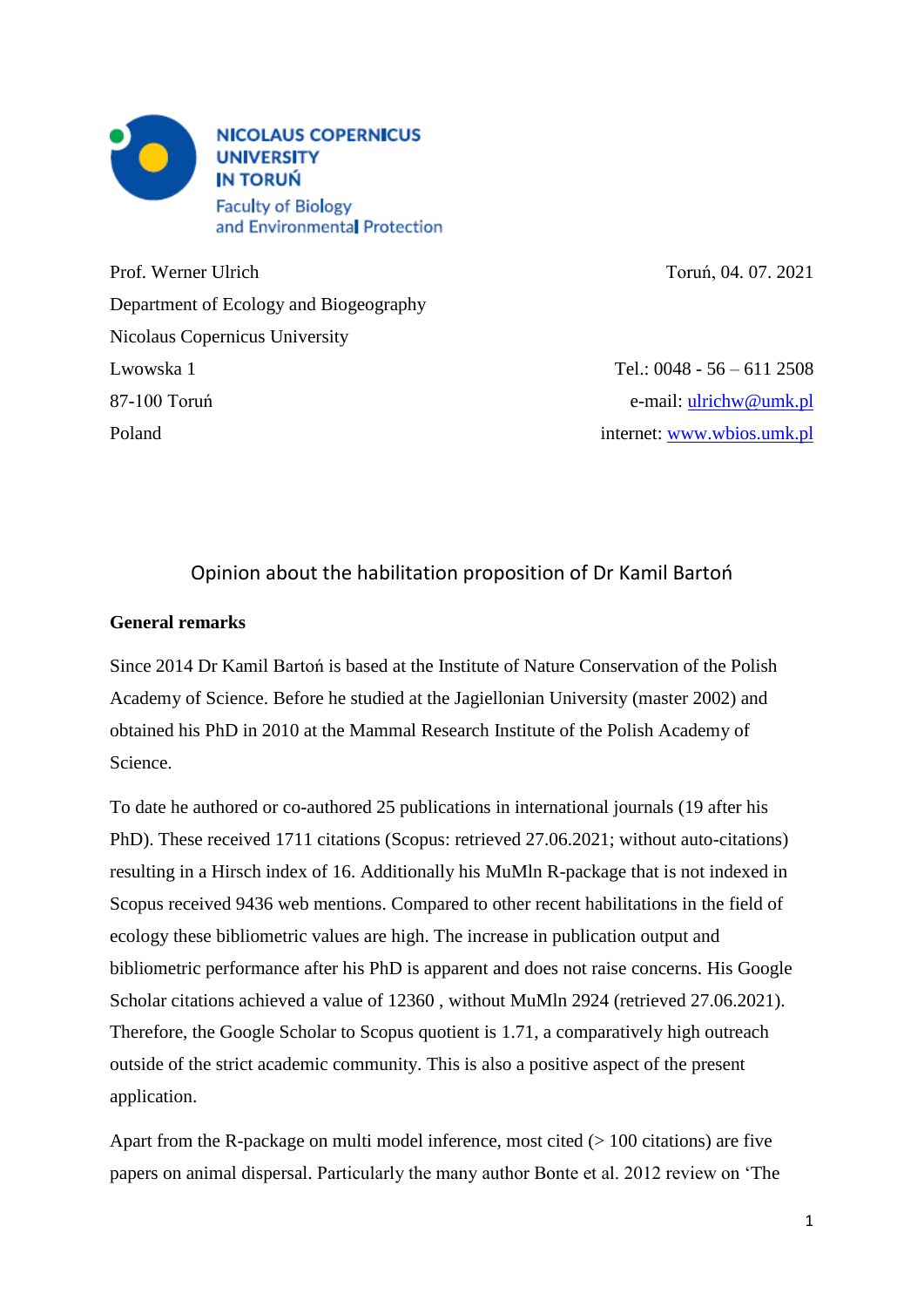costs of dispersal' to date received more than 600 citation. Highly cited is also the Travis et al. 2013 Oikos paper on 'Dispersal and species responses to climate change. In these papers Dr Bartoń served as co-author.

In only six of the international publications (three after his PhD) Dr Bartoń served as main author. These appeared during the last nine years and received 71 citations. This output is not impressive compared to his activity as co-author. As a member of a conservation orientated institute I missed publications that popularize science devoted to a broader non-specialist audience.

Dr Bartoń was a postdoc 2009-2012 in Wuerzburg, Germany, and 2012-2014 in Aberdeen, UK. Additionally, he attended several international workshops mainly in Germany and the UK. Worth of mentioning here are two sDiv workshops in Leipzig. In general, Dr Bartoń appears to be well connected to the international scientific community, a strong aspect of his application.

Dr Bartoń served as PI in three external scientific grants, most notably a FUGA 4 NCN (2015-2018) grant and a Marie Curie fellowship (2012-2014) grant. These grant activities are well within what is currently expected for a successful habilitation.

I have to say that I do not know Dr Bartoń personally. I did not contact the authorities of his Institute for additional background information. Therefore, my opinion is solely based on the material sent to me and on common scientific data bases.

#### **Publications linked to the application**

This proposition is titled 'Przemieszania się i dyspersja na poziomie osobniczym i konsekwencje populacyjne'. The title tells all about the major scientific interests of Dr Bartoń. He studies the ecology of dispersal, particularly long-term dispersal and range extension from an eco-evolutionary perspective. The importance of dispersal as an ecological and evolutionary driver has long been acknowledged in biogeography and macroecological modelling. Particularly, long-term dispersal has come into the focus of interest during the last two decades. To this, Dr Barton added advanced modelling skills and a sound vertebrate background.

Five papers are linked to the present proposition. In three of them Dr Bartoń served as lead author, in the two others he was one of several co-authors. Statements of author contributions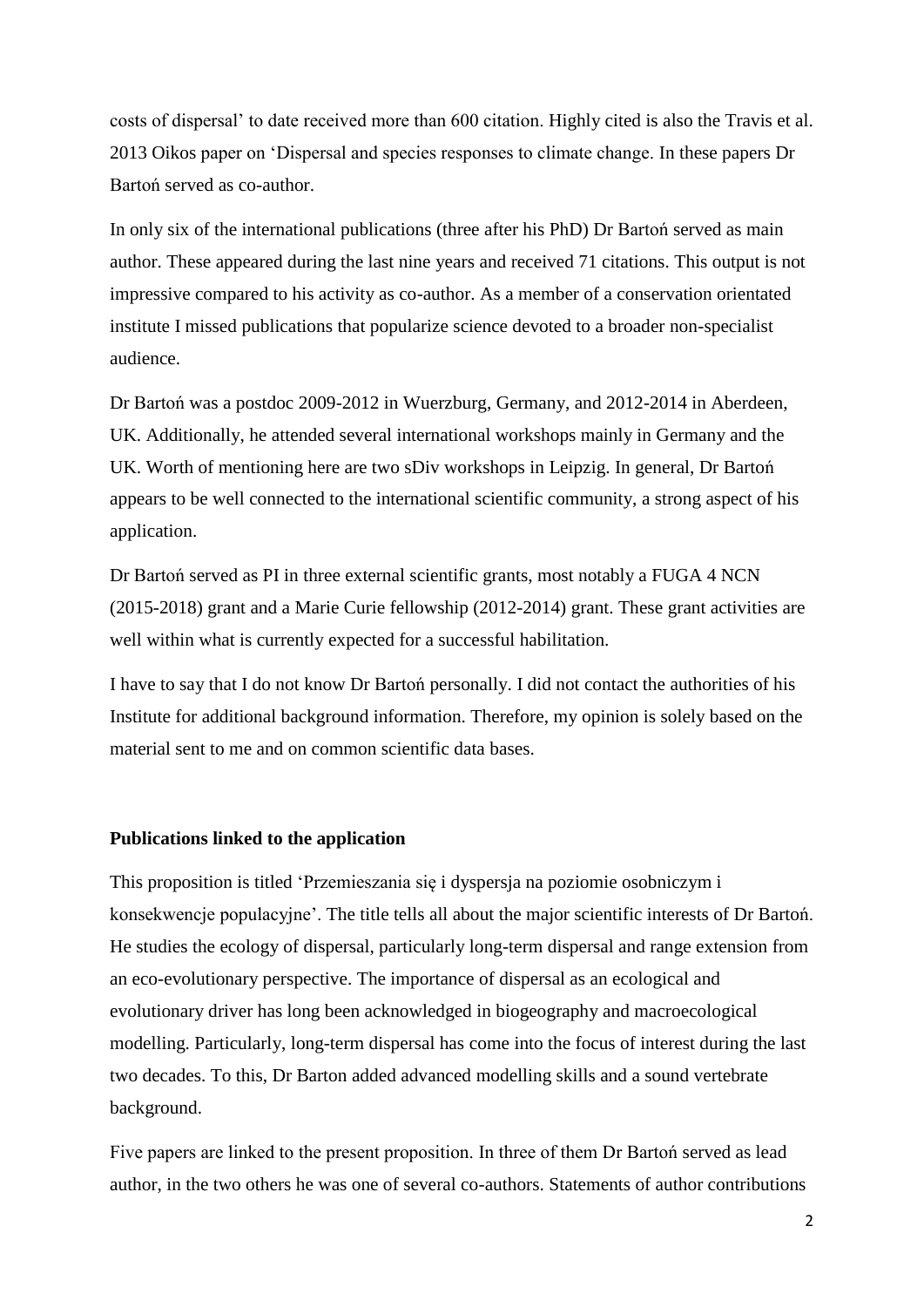are provided to each of the publications. Such a series of papers is typical and does not raise concerns.

The publications appeared in higher (Proc. R. Soc. Lond. B, Meth. Ecol. Evol.) and middle (J. Theor. Ecol., Gl. Ecol. Cons.) ranking journals. Their joint impact factor is 21.5 and they received 214 citations (without self-citations, retrieved 27.06.2021). I was surprised to see that four of these papers were already published in 2012 to 2014 during the stay in Aberdeen. Apparently, Dr Bartoń had to wait for another first author paper after he left the Travis lab.

A habilitation should be centered around a common theme, a scientific problem, that the candidate brings closer to solving. As already said, Dr Bartoń's topic is dispersal. In four of the papers he and his co-authors developed models of dispersal while the fifth paper describes long-distance dispersal in bears. The first paper in the Proc. R Soc. B. on risky movement deal with spatial sorting of dispersal propensity using a mechanistic model approach. The results are interesting from a population and community dynamic perspective showing how dispersal prone individuals gain higher proportions at range margins. The second paper in Meth. Ecol. Evol. is rather methodological presenting a general framework for models of dispersal. The third paper again in the Proc. R Soc. B. on informed dispersal links individual decisions to dispersal strategies. In my view this paper is particularly interesting as it shown how individuality acts on ecological patterns. Individual based ecology is currently an increasingly topic research direction. The fourth paper in the J. Theor. Biol. links resource values to dispersal and searching strategies. This paper is in the tradition of Holling's handling time approach to population dynamics. Contrary to the previous ones, the third paper uses empirical data and describes long-distance dispersal in European brown bears, where dispersing bears were found to travel more than 300 km in comparison to less than 50 km in resident bears. This paper diverges also in publishing year (2019), while the four previous ones were published between 2012 and 2014. Apparently, the last paper was added to obtain the necessary 'series' of papers. The quality of all five papers and the international reception are undisputed and therefore fulfill the requirements for a successful scientific achievement.

### **Other scientific and popular activities**

Science needs appropriate toolboxes. In his work Dr Bartoń applies up-to-date modelling and statistical approaches. He attended several international workshops and courses on data and statistical analyses. He was also engaged in numerous field projects were standard ecological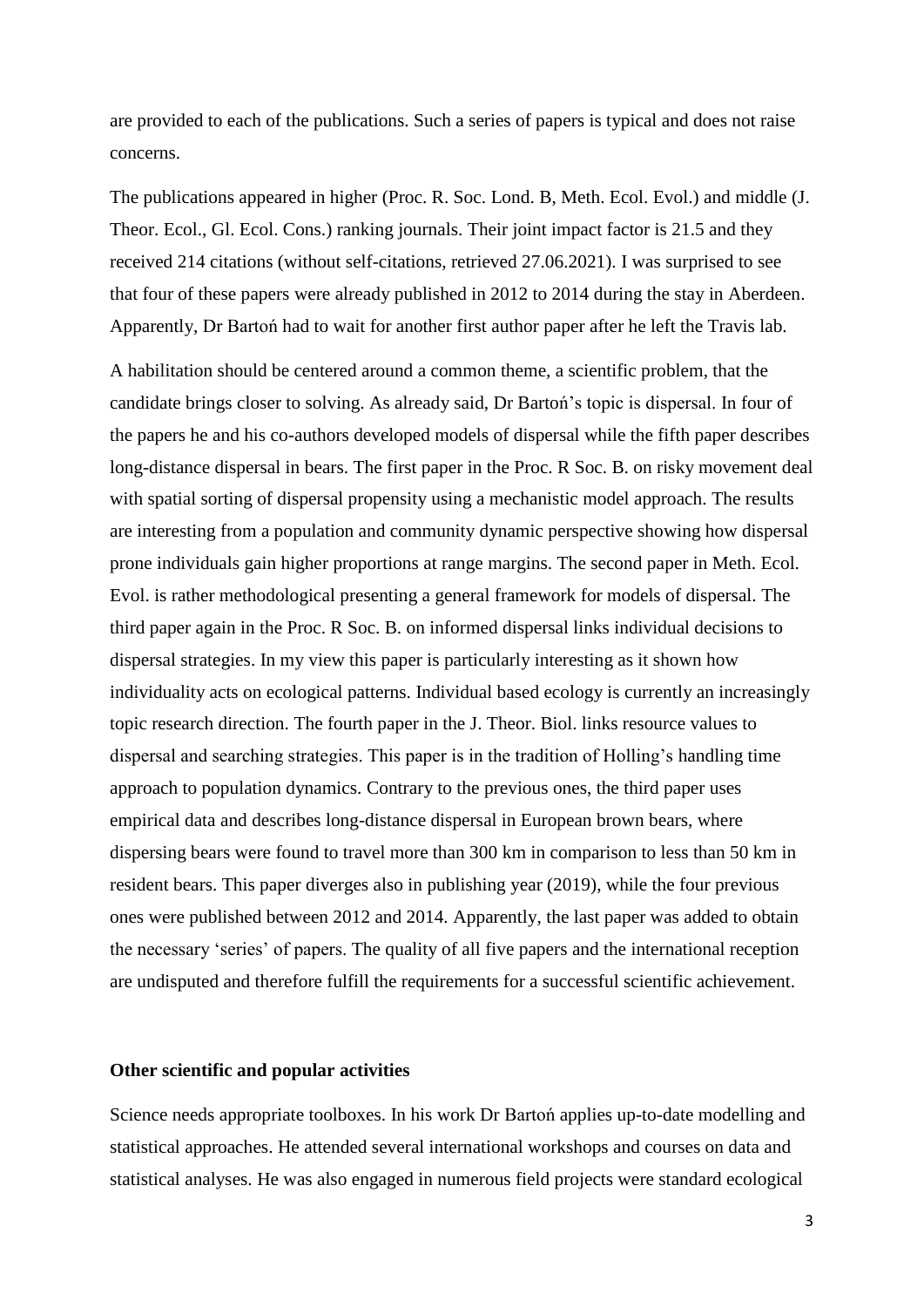techniques were used. The role of Dr Bartoń in these projects was to analyzes and to present the obtained data. As a consequence, Dr Bartoń has published a number of scientific publications not included in the achievement. This part of scientific activity does not raise concerns and is well within the standards for a Polish habilitation.

Science also needs contact to the general audience. Increasingly important is the popularization of science and communication with authorities and interested laymen. I was surprised that the self-description of Dr Bartoń was completely silent about this part of scientific activity, even more as Dr Bartoń works in an institute of nature conservation. This is surely a weak aspect of this application.

#### **Didactic and other activities**

Dr Barton is based in an institute of the Polish Academy of Sciences. Therefore, he does not have daily contact with students and academic teaching. Nevertheless, I was surprised that the application does not mention any courses for students. Typically, Academy employees provide bachelor and master student classes or try to teach at Universities. Importantly, a habilitation includes the *venia legendi*. I'm not sure whether Dr Bartoń has achieved this level of teaching.

After his PhD Dr Barton was engaged in the organization of an international conference. The self-description is silent about any other organizational activities. This is surprising and a weak aspect of this application.

## **Conclusion**

In my assessment I have to weigh the scientific, educational, and organizational activities of Dr Bartoń. The habilitation is a scientific degree and thus the scientific quality has priority. Dr Bartoń is merely a scientist and this application is based on strong science. Notable is the highly cited MMuln R-package. The didactic and organizational activities are comparably weak. Particularly, I missed a bit science popularization and ongoing activities in nature conservation. However, the stronger scientific performance is decisive here. In the light of my evaluation, I think that this is an intermediate application based on five widely cited papers in international journals and a manifold of additional international publications. Dr Bartoń is well connected to the international scientific community. He received external grants and